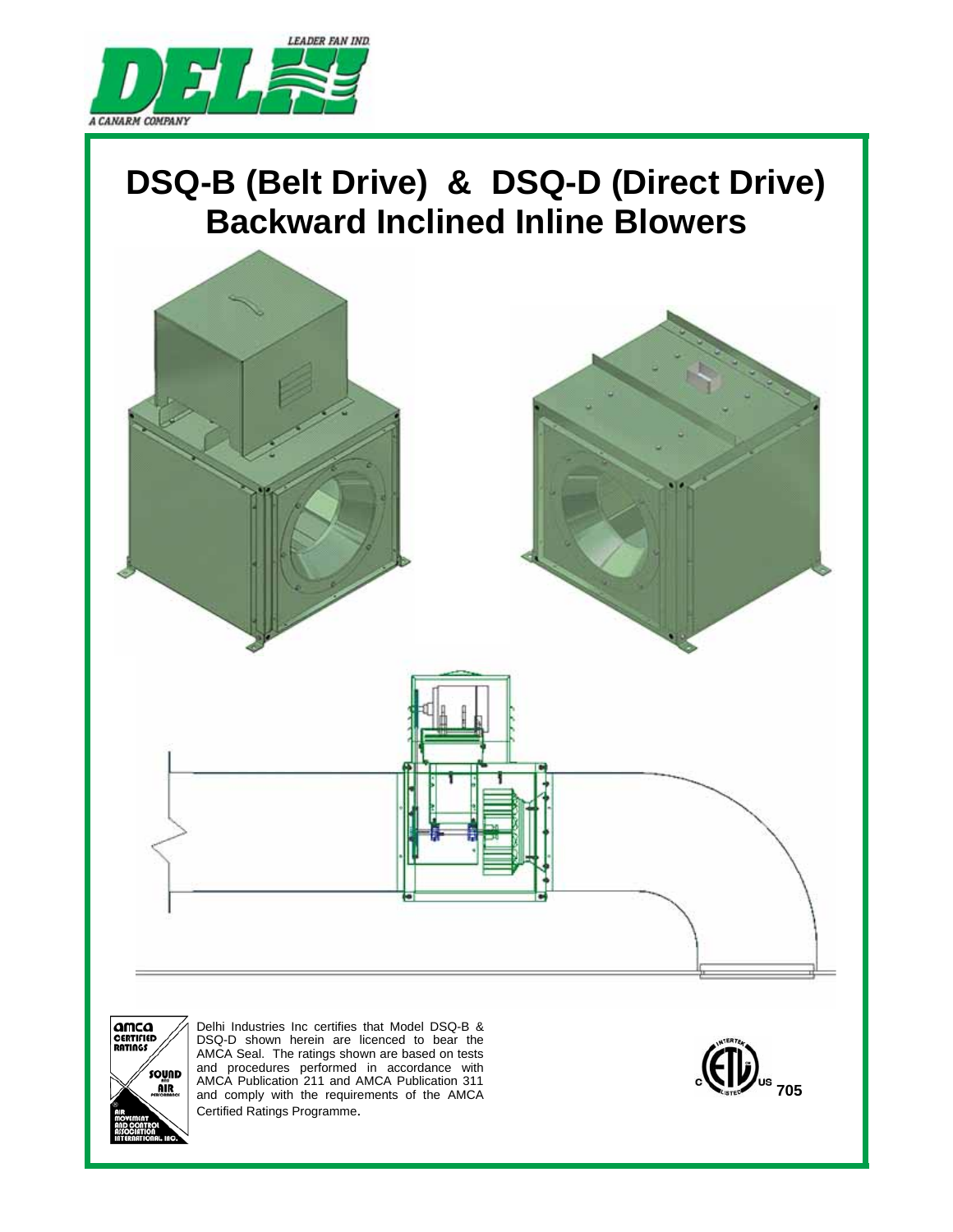# **DSQ-B (Belt Drive) & DSQ-D (Direct Drive) Series, Backward Inclined Inline Blowers**





## **DSQ-B (Belt Drive) Features**

- 10 Models from 10" to 27"
- Heavy duty, non-overloading backward inclined wheel
- Pivoted motor mounting base for convenient belt tension adjustment
- Air handler pillow block bearings mounted on rigid angle iron frame
- Gasketed, leak proof access panels
- Angle iron mounting lugs can be relocated for base or suspension mounting or positioning motor on the top, side or bottom of blower
- Side discharge option as standard simply re-locate the side panel to the discharge
- Motor cover supplied
- Junction Box

# **DSQ-D (Direct Drive) Features**

- 4 Models 10", 12", 13" & 15"
- Heavy duty, non-overloading backward inclined wheel
- Gasketed, leak proof access panels
- Angle iron mounting lugs can be relocated for base or suspension mounting
- Side discharge option as standard simply re-locate the side panel to the discharge
- Junction Box
- 120V TEAO Motor
- Two speed motor DSQ-D-15

# **Optional Accessories**

- F-DSQ Filter section with 'V' bank 1" aluminum filters. (Filter rack will accept customer supplied 2" filters)
- Suspension or base mount vibration isolation

Illustration with motor cover removed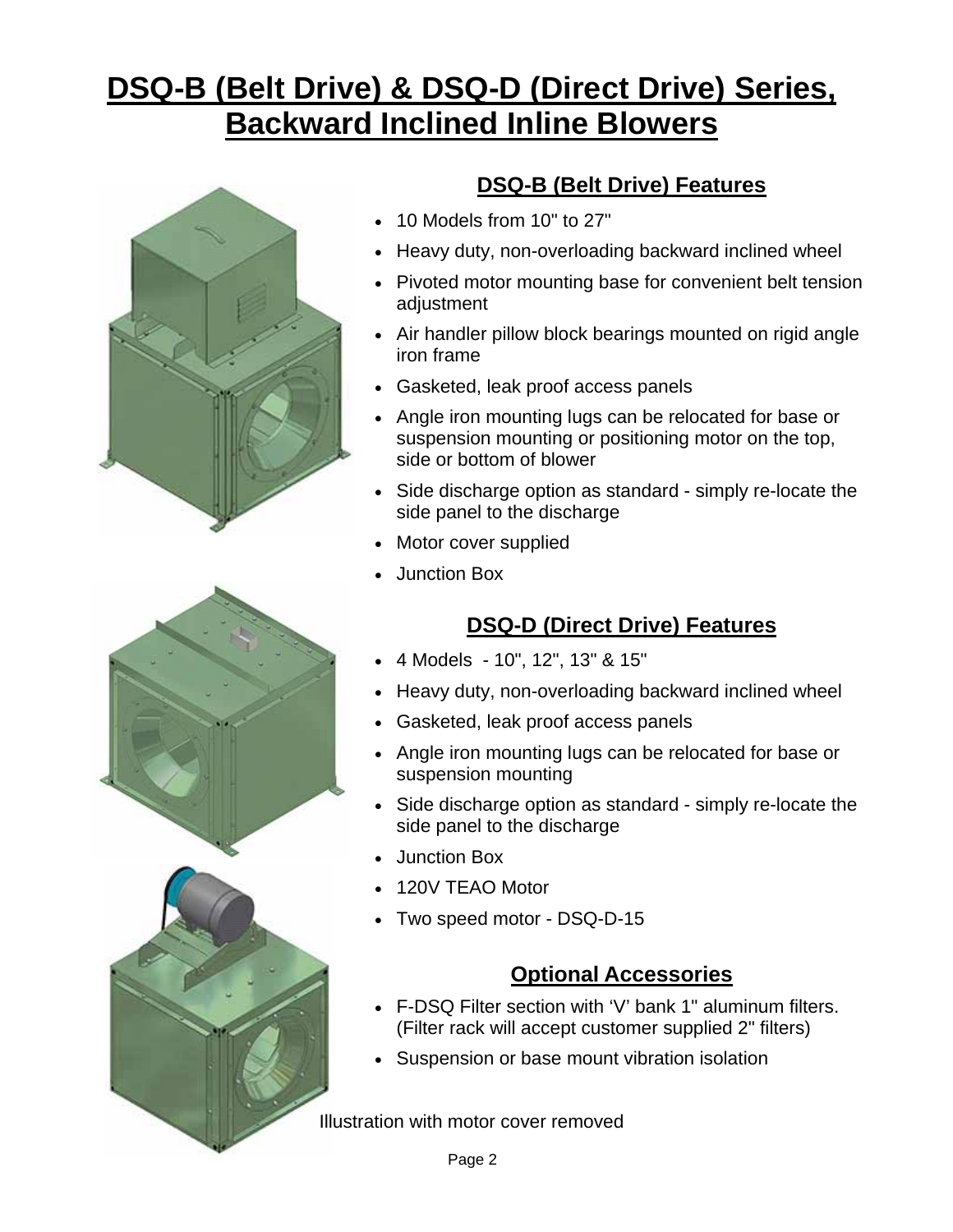

**TYP** 



1" TYP



Filter Resistance = Filter Factor x CFM 2 x 10-8 in. wg

| DSQ-B                                                                                                                    |                             |                  |                                                                                                                                                                |             |            |            | DSQ-D A, A1, B & B1 same as DSQ-B |                                |           |            |             | <b>F-DSQ Filter Section</b> |    |       |
|--------------------------------------------------------------------------------------------------------------------------|-----------------------------|------------------|----------------------------------------------------------------------------------------------------------------------------------------------------------------|-------------|------------|------------|-----------------------------------|--------------------------------|-----------|------------|-------------|-----------------------------|----|-------|
|                                                                                                                          | $L^*$ x W<br>x H            | Inlet/<br>Outlet | <b>Motor Enclosure</b><br><b>Mounting</b><br>Overall<br><b>Motor Nameplate</b><br><b>Bracket Holes</b><br><b>DSQ-B Only</b><br><b>Specifications</b><br>Height |             |            |            |                                   | <b>Filter</b><br><b>Factor</b> |           |            |             |                             |    |       |
| <b>Model</b>                                                                                                             | A                           | В                | A-1                                                                                                                                                            | $B-1$       | D          | Е          | Model                             | н                              | <b>HP</b> | <b>RPM</b> | <b>Amps</b> | Model                       | Z  |       |
| <b>DSQ-B-10*</b><br>Length                                                                                               | $16 - 1/16$<br>$20 - 1/16*$ | 14               | 18-9/16<br>$20 - 9/13*$                                                                                                                                        | 15<br>$19*$ | $15 - 1/4$ | $14 - 1/4$ | <b>DSQ-D-10</b>                   | 17-13/16                       | 1/4       | 1725       | 2.8         | <b>F-DSQ-10</b>             | 6  | 7.085 |
| *Note: With the exception of DSQ-B-10 & DSQ-D-10 above, all models are cubed. (DSQ-B-10 & DSQ-D-10 have extended length) |                             |                  |                                                                                                                                                                |             |            |            |                                   |                                |           |            |             |                             |    |       |
| <b>DSQ-B-12</b>                                                                                                          | $20 - 1/16$                 | 17               | $22 - 9/16$                                                                                                                                                    | $18 - 3/4$  | $15 - 1/4$ | $14 - 1/4$ | <b>DSQ-D-12</b>                   | $21 - 13/16$                   | 1/2       | 1725       | 5.2         | <b>F-DSQ-12</b>             | 6  | 3.069 |
| <b>DSQ-B-13</b>                                                                                                          | $22 - 1/16$                 | $18 - 3/4$       | $24 - 9/16$                                                                                                                                                    | $20 - 3/4$  | $15 - 1/4$ | $14 - 1/4$ | <b>DSQ-D-13</b>                   | 23-13/16                       | 3/4       | 1725       | 13          | <b>F-DSQ-13</b>             | 6  | 2.184 |
| <b>DSQ-B-15</b>                                                                                                          | $24 - 9/16$                 | $20 - 7/8$       | 27                                                                                                                                                             | 23          | $15 - 1/4$ | $14 - 1/4$ | <b>DSQ-D-15</b>                   | $25 - 5/16$                    | $1 - 1/2$ | 1725/1140  | 15.2/8.0    | <b>F-DSQ-15</b>             | 14 | 0.762 |
| <b>DSQ-B-16</b>                                                                                                          | $26 - 1/16$                 | 23               | 28-9/16                                                                                                                                                        | $24 - 3/4$  | $16 - 3/4$ | $16 - 3/4$ |                                   |                                |           |            |             | <b>F-DSQ-16</b>             | 14 | 0.630 |
| <b>DSQ-B-18</b>                                                                                                          | 28-11/16                    | $25 - 3/8$       | $31 - 3/16$                                                                                                                                                    | $27 - 1/8$  | $16 - 3/4$ | $16 - 3/4$ |                                   |                                |           |            |             | <b>F-DSQ-18</b>             | 14 | 0.463 |
| <b>DSQ-B-20</b>                                                                                                          | $31 - 7/16$                 | $27 - 3/4$       | $33 - 7/8$                                                                                                                                                     | $29 - 7/8$  | $16 - 3/4$ | $16 - 3/4$ |                                   |                                |           |            |             | <b>F-DSQ-20</b>             | 14 | 0.346 |
| <b>DSQ-B-22</b>                                                                                                          | $34 - 1/16$                 | 31               | $36 - 9/16$                                                                                                                                                    | $32 - 3/4$  | $21 - 3/4$ | $21 - 3/4$ |                                   |                                |           |            |             | <b>F-DSQ-22</b>             | 20 | 0.182 |
| <b>DSQ-B-24</b>                                                                                                          | 37-9/16                     | 34               | 40                                                                                                                                                             | 36          | $21 - 3/4$ | $21 - 3/4$ |                                   |                                |           |            |             | <b>F-DSQ-24</b>             | 20 | 0.134 |
| <b>DSQ-B-27</b>                                                                                                          | $41 - 3/8$                  | $37 - 1/2$       | 43-13/16                                                                                                                                                       | $39 - 5/16$ | $21 - 3/4$ | $21 - 3/4$ |                                   |                                |           |            |             | <b>F-DSQ-27</b>             | 20 | 0.100 |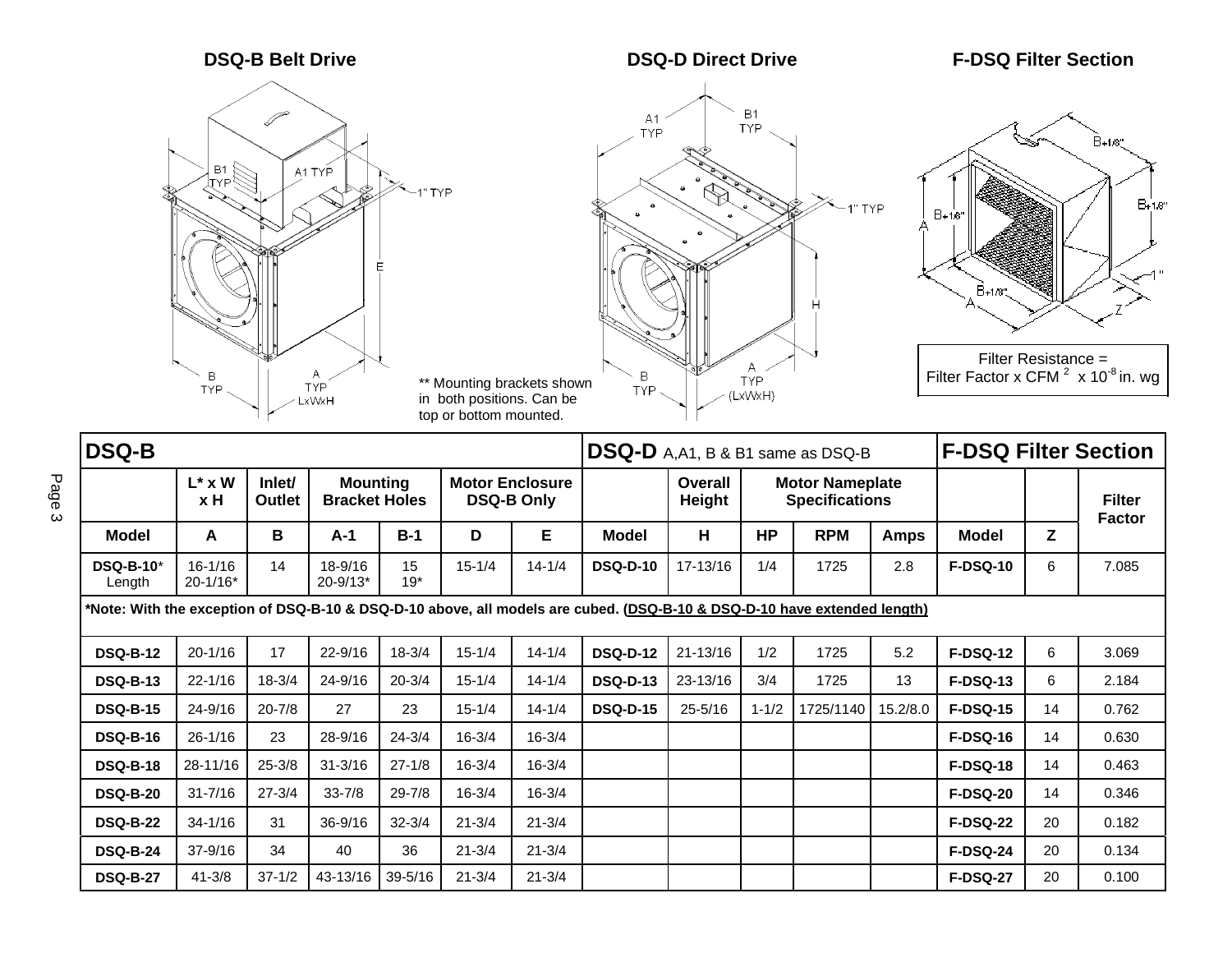### **DSQ-D (Direct Drive) - Air Performance Static Pressure (S.P.) vs Air Flow (CFM)**



Volume (CFM with 00's omitted)

# **DSQ-D (Direct Drive) - Air & Sound Performance Static Pressure (S.P.) vs Air Flow (CFM) & Sound (Sones)**

|                                | Max<br><b>BHP</b> | Nominal<br><b>RPM</b> | 1/8" SP    | $1/4$ " SP | $1/2$ " SP | 3/4" SP | $1"$ SP | 1 1/4" SP | 1 1/2" SP | $2"$ SP |
|--------------------------------|-------------------|-----------------------|------------|------------|------------|---------|---------|-----------|-----------|---------|
| <b>DSQ-D-10</b><br>$1/4$ HP    | 0.36              | 1741                  | 1080 CFM   | 1030       | 870        | 700     | 390     | - -       |           |         |
|                                |                   |                       | 14.5 Sones | 13.8       | 12.3       | 11.2    | 10.5    | - -       | - -       | - -     |
| DSQ-D-12<br>$1/2$ HP           | 0.64              | 1739                  | 1900 CFM   | 1830       | 1630       | 1450    | 1220    | 900       |           |         |
|                                |                   |                       | 22 Sones   | 20         | 18.4       | 17      | 15.4    | 13.8      | - -       | - -     |
| DSQ-D-13<br>$3/4$ HP           | 0.90              | 1708                  | 2525 CFM   | 2450       | 2280       | 2060    | 1800    | 1510      | 1120      |         |
|                                |                   |                       | 18.3 Sones | 18         | 17.3       | 16.7    | 16      | 16.1      | 16.2      | - -     |
| <b>DSQ-D-15</b><br>1-1/2 HP Hi | 1.65              | 1780                  | 3330 CFM   | 3240       | 3060       | 2880    | 2680    | 2420      | 2170      | 1400    |
|                                |                   |                       | 32 Sones   | 31         | 30         | 29      | 27      | 25        | 23        | 22      |
| <b>DSQ-D-15</b>                | 0.69              | 1179                  | 2030 CFM   | 1950       | 1645       | 1210    | - -     | - -       | - -       | - -     |
| 1-1/2 HP Lo                    |                   |                       | 14.5 Sones | 13.9       | 13         | 12.1    | - -     | - -       |           |         |

Performance certified is for installation Type B - Free Inlet, Ducted Outlet.

Performance ratings do not include the effects of appurtenances (accessories).

Speed (RPM) shown is nominal. Performance based on actual speed of test.

The sound ratings shown are loudness values in fan sones at 5 ft. in a hemispherical free field calculated per AMCA Standard 301. Values shown are for installation Type B: Free inlet fan sone levels.

SI CONVERSION FACTOR

CFM  $\times$  0.472 = L/s SP x 0.249 = kPa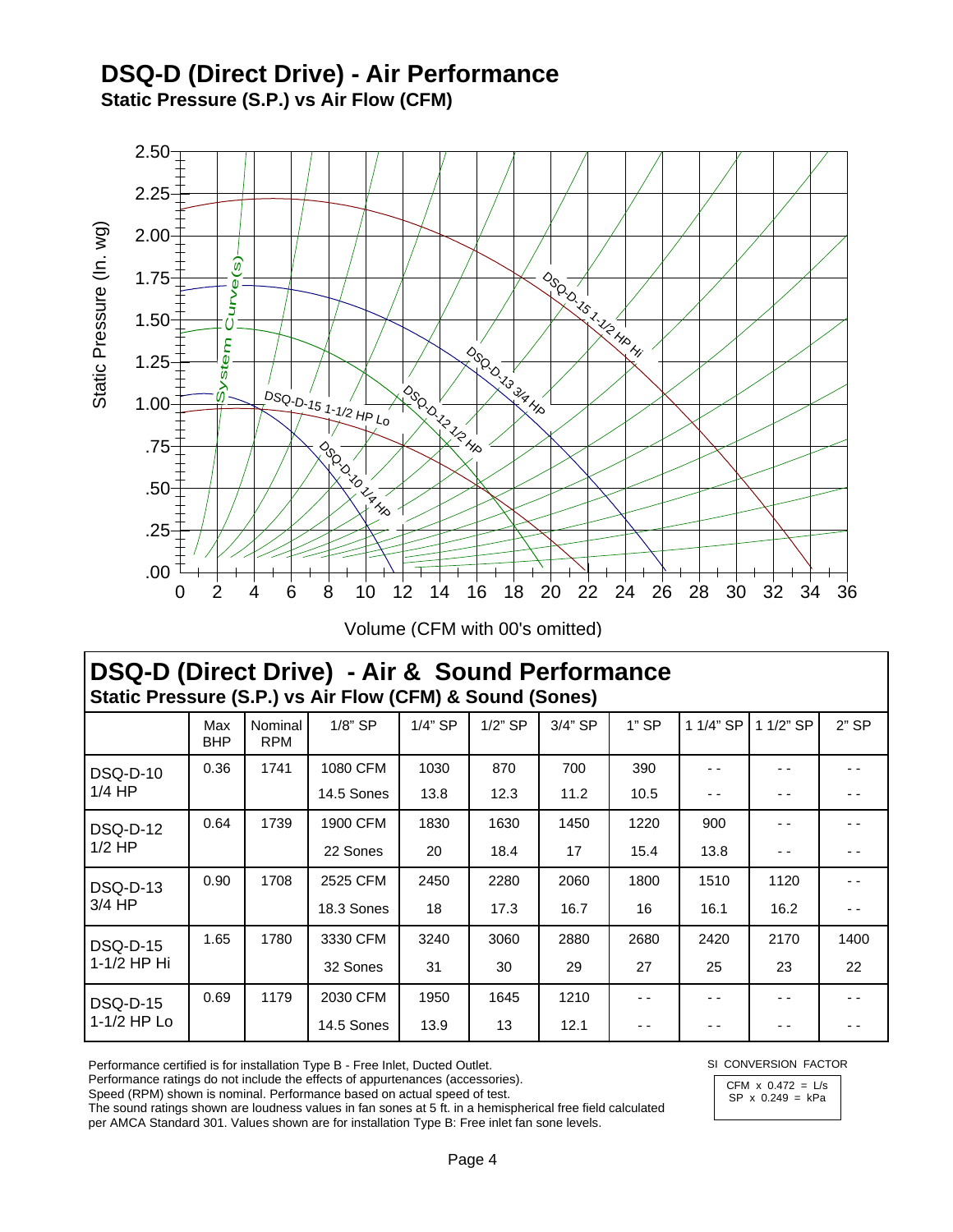

Performance certified is for installation Type B - Free Inlet, Ducted Outlet. Performance ratings do not include the effects of appurtenances (accessories). CFM  $x$  0.472 = L/s SP  $x$  0.249 = kPa SI CONVERSION FACTOR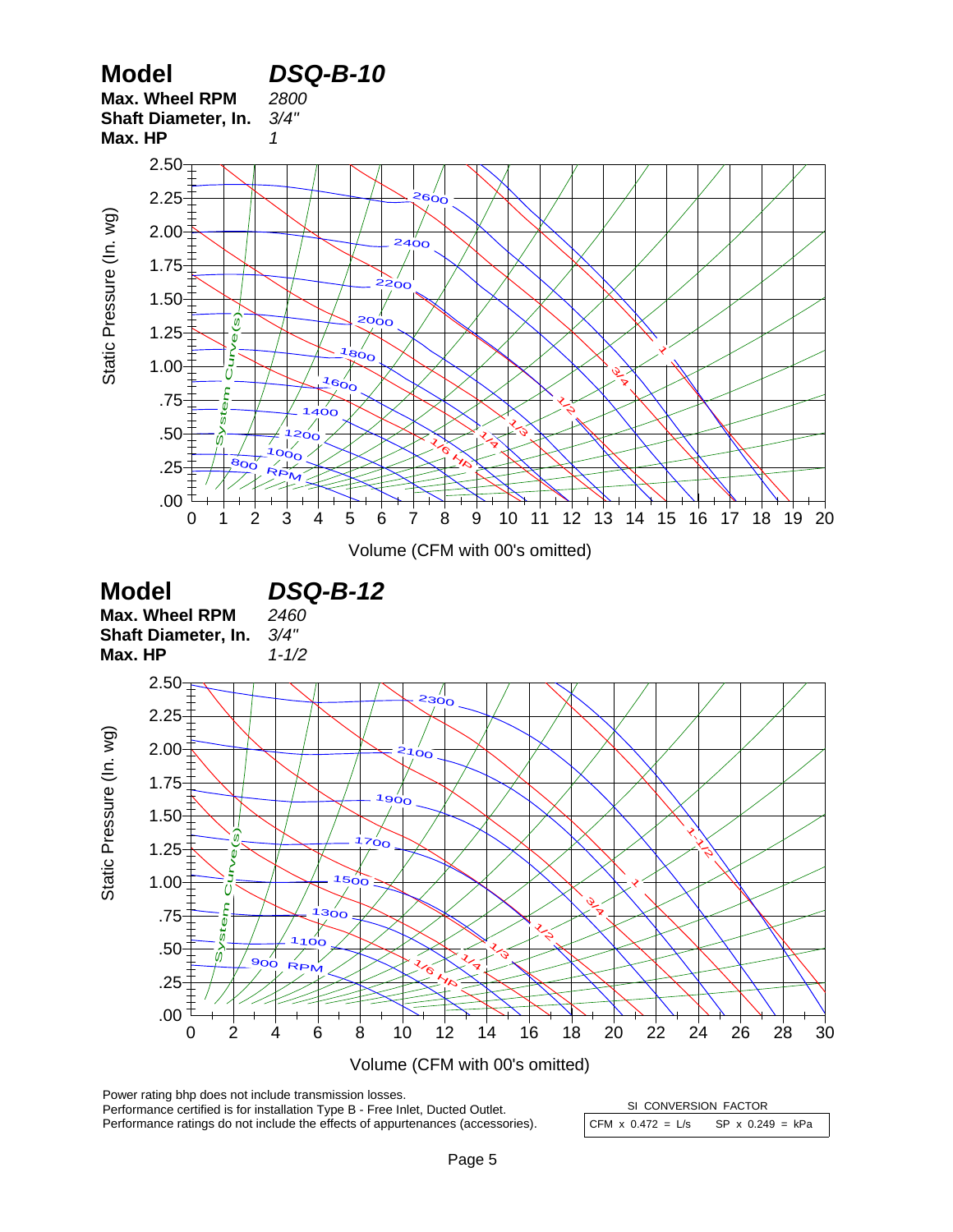

CFM  $x$  0.472 = L/s SP  $x$  0.249 = kPa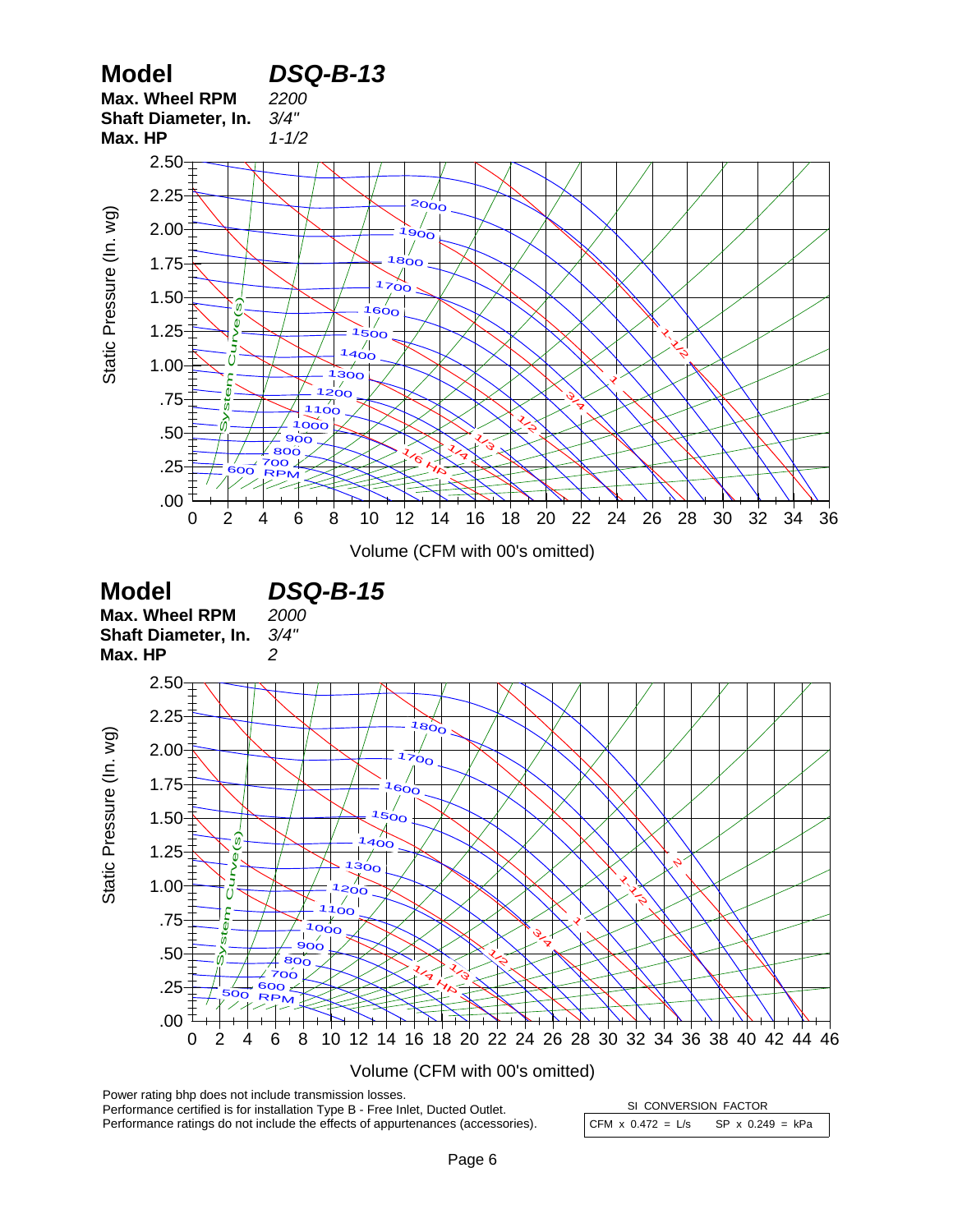

Performance certified is for installation Type B - Free Inlet, Ducted Outlet. Performance ratings do not include the effects of appurtenances (accessories). CFM  $x$  0.472 = L/s SP  $x$  0.249 = kPa SI CONVERSION FACTOR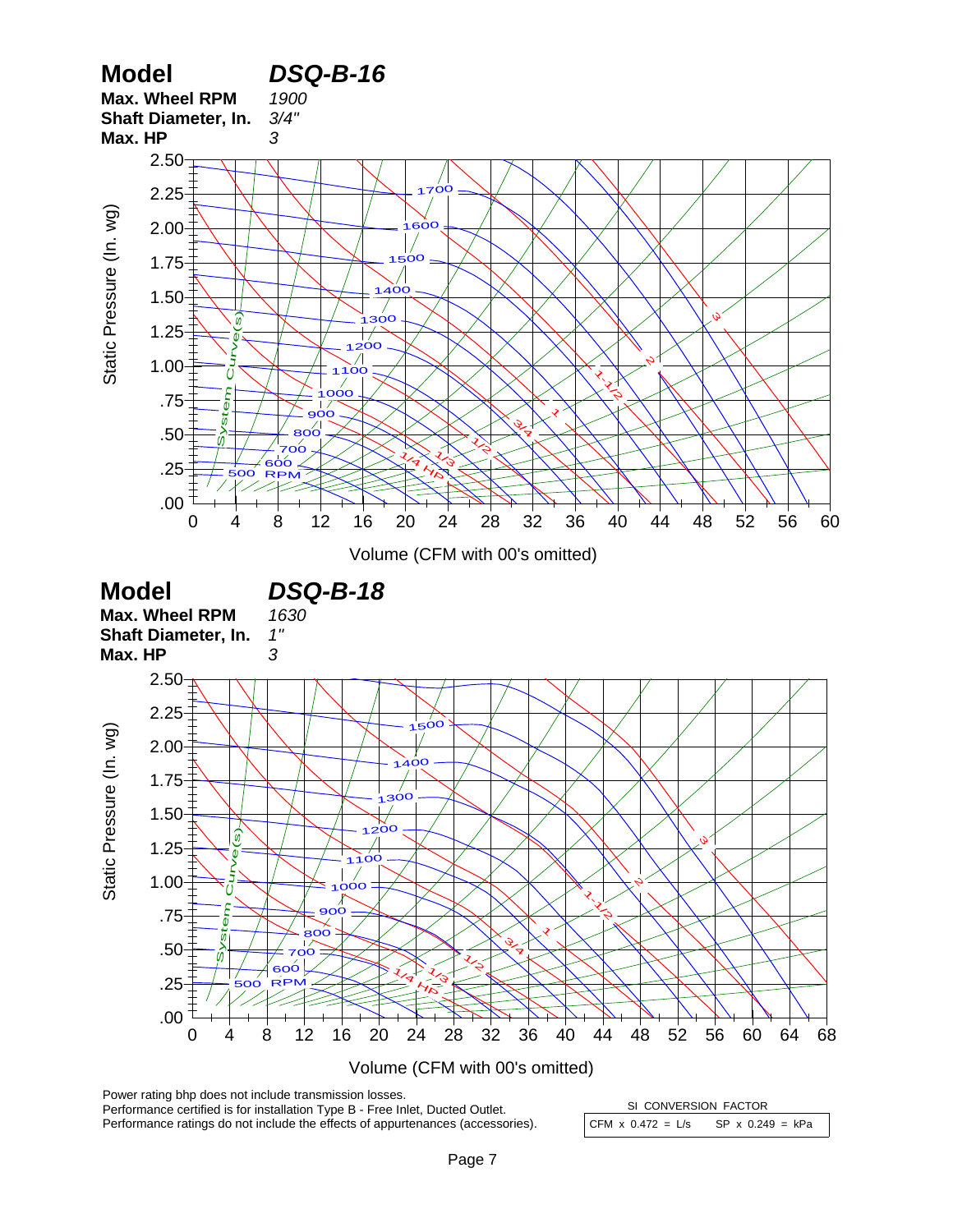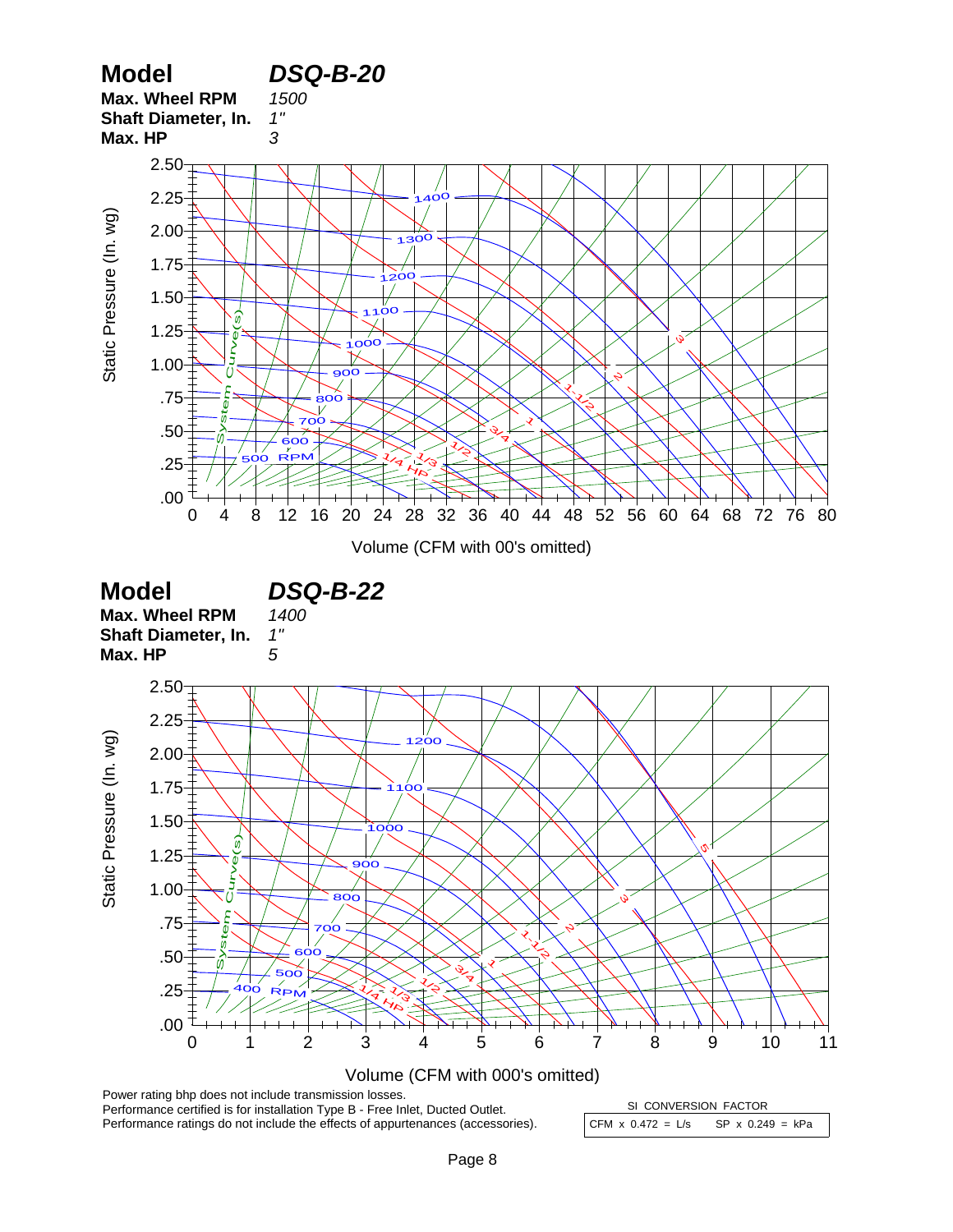

Power rating bhp does not include transmission losses. Performance certified is for installation Type B - Free Inlet, Ducted Outlet. Performance ratings do not include the effects of appurtenances (accessories).

CFM  $x$  0.472 = L/s SP  $x$  0.249 = kPa SI CONVERSION FACTOR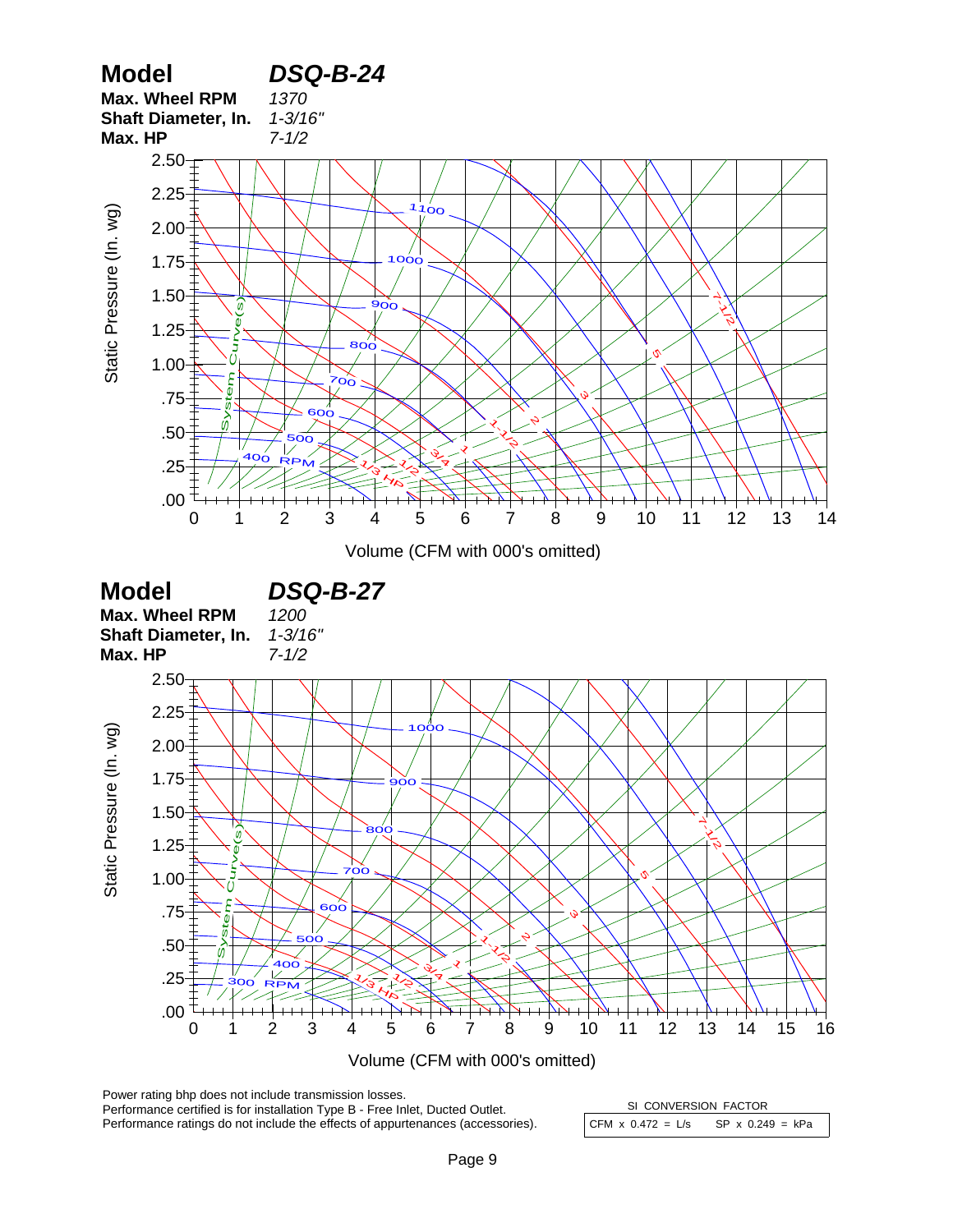# **Sound Data**

The sound ratings shown are loudness values in fan sones at 5 ft. (1.5 m) in a hemispheric free field calculated per AMCA Standard 301. Values shown are for Installation Type B: free inlet fan sone levels. Sone values not documented in unlisted areas. The following sound data is available in Delhi's 'Delair' selection program

### **Sound Power Values**

(Lw) - Eight octave sound power values (referred to  $10^{-12}$  watts)

(LwA) - logarithmic addition of (Lw**1-8** ), the 8 octave sound power values adjusted according to the 'A' network weighting, into the single LwA value.

### **Sound Pressure Values**

(dBA) - Sound pressure calculated from LwA at a distance 'r' from the fan.



DSQ-B-13 SONE Curves



### DSQ-B-12 SONE Curves



#### DSQ-B-15 SONE Curves



Page 10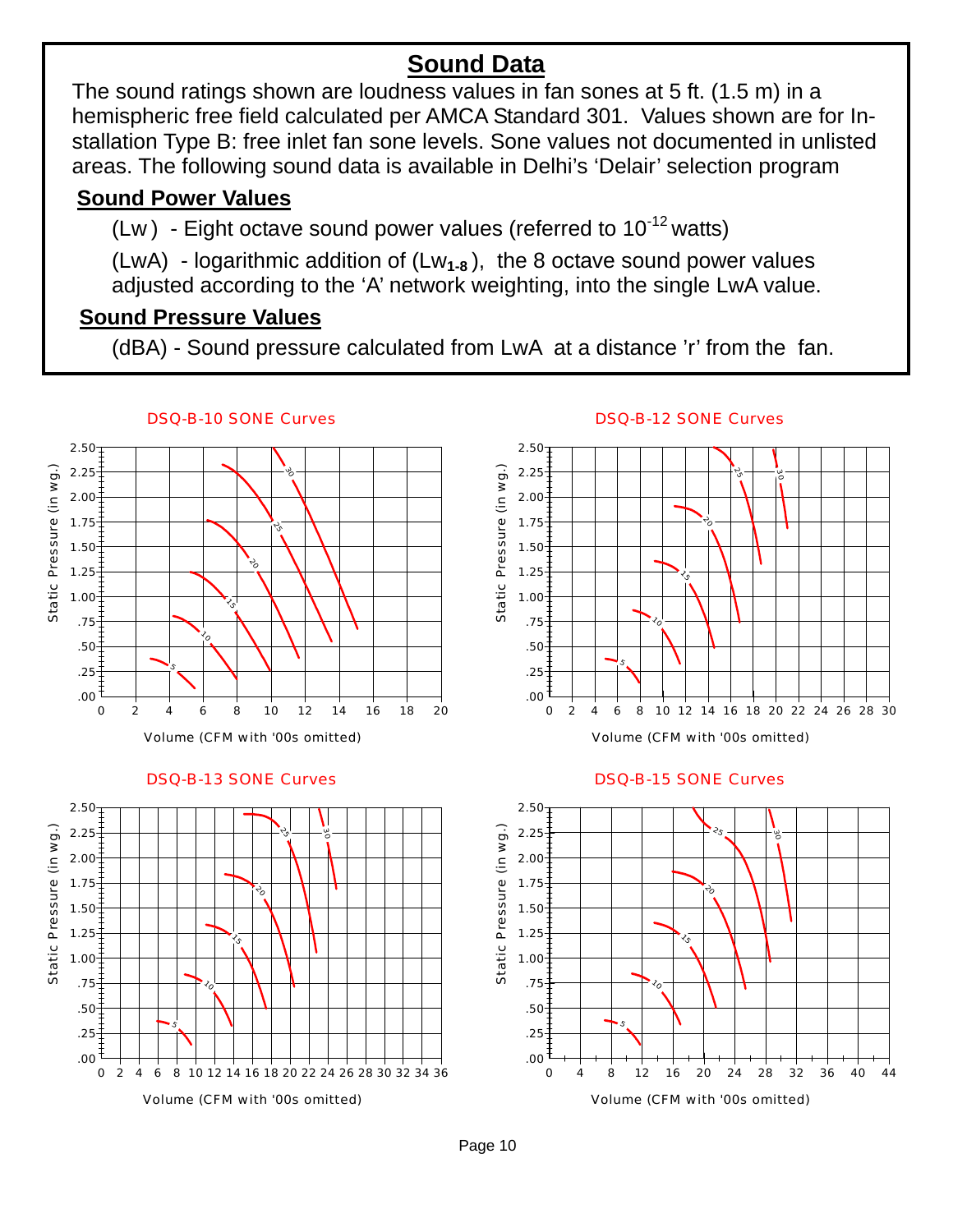DSQ-B-16 SONE Curves



#### DSQ-B-20 SONE Curves



DSQ-B-24 SONE Curves



#### DSQ-B-18 SONE Curves



DSQ-B-22 SONE Curves



#### DSQ-B-27 SONE Curves